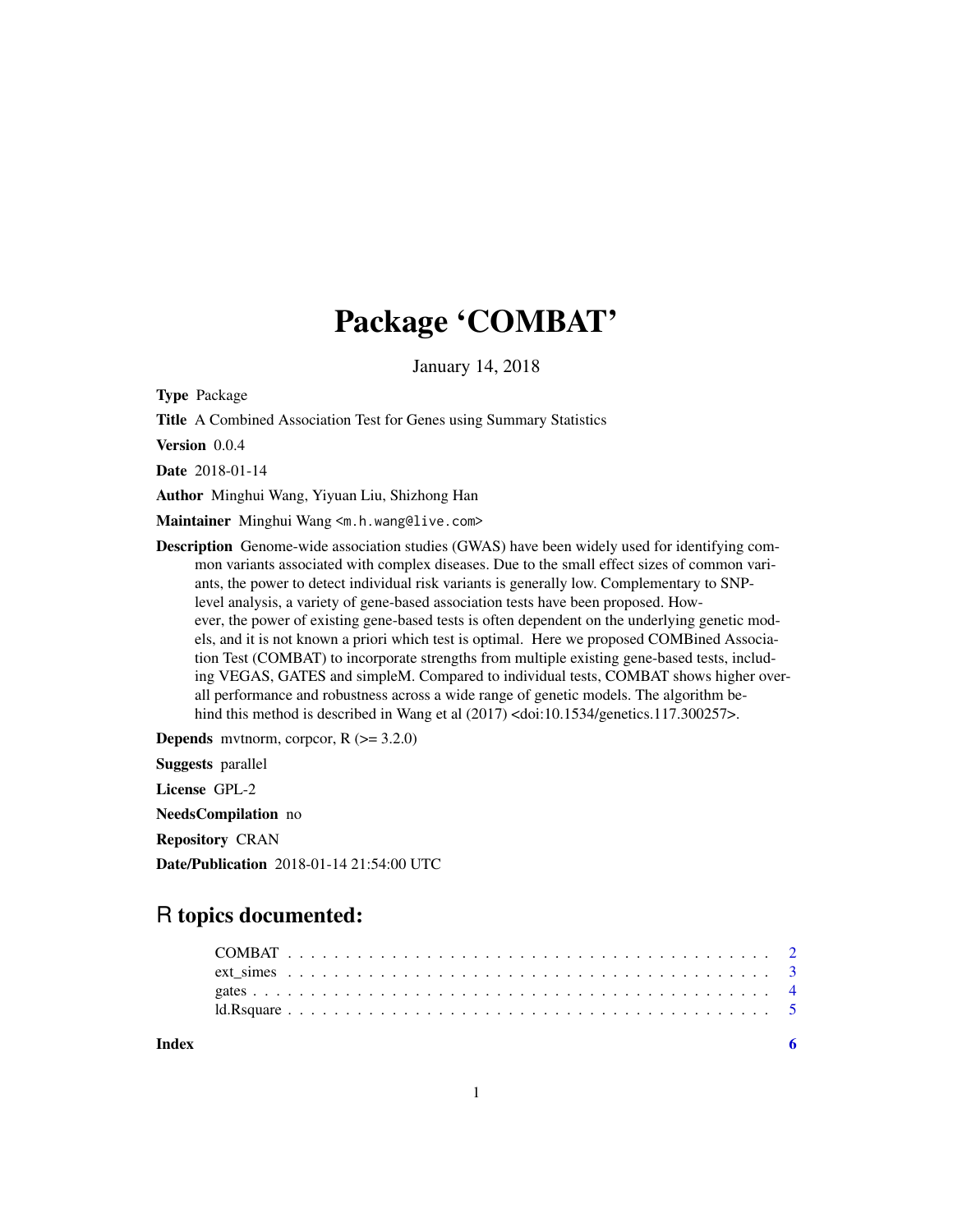#### <span id="page-1-1"></span><span id="page-1-0"></span>Description

This function implements a combined gene-based association test using SNP-level P values and reference genotype data.

#### Usage

```
COMBAT(x, snp.ref, vegas.pct = c(0.1, 0.2, 0.3, 0.4, 1), pca_cut_perc = 0.995,
   nperm = 100, seed=12345, ncores=1)
```
#### Arguments

| $\mathsf{x}$ | a vector of SNP-level P values.                                                                                         |
|--------------|-------------------------------------------------------------------------------------------------------------------------|
| snp.ref      | a matrix of SNP genotypes (coded as allele counts) from reference samples, with<br>samples in rows and SNPs in columns. |
| vegas.pct    | a numeric vector, fraction of the top SNPs to be used in the VEGAS method.                                              |
| pca_cut_perc | numeric, cutoff for percentage of sum of eigen values in the simpleM approach.                                          |
| nperm        | number of permutations for computing the correlation between P values of dif-<br>ferent tests.                          |
| seed         | random seed to derive consistent outcome.                                                                               |
| ncores       | number of CPU cores for parallel computing.                                                                             |

#### Details

COMBAT uses simulation and the extended Simes procedure ([ext\\_simes](#page-2-1)) to combine multiple gene-based association test statistics (currently including [gates](#page-3-1), [vegas](#page-3-2), and [simpleM](#page-3-2)) to perform a more powerful association analysis. This method does not require raw genotype or phenotype data, but needs only SNP-level P-values and correlations between SNPs from ancestry-matched samples. The technical details about the method is described in Wang et al (2017) <doi:10.1534/genetics.117.300257>.

#### Value

A vector of p-values from COMAT and each individual gene-based test.

#### References

Minghui Wang, Jianfei Huang, Yiyuan Liu, Li Ma, James B. Potash, Shizhong Han. COMBAT: A Combined Association Test for Genes using Summary Statistics. Genetics 2017, 207(3): 883-891. https://doi.org/10.1534/genetics.117.300257.

#### See Also

[ext\\_simes](#page-2-1), [gates](#page-3-1), [vegas](#page-3-2), [simpleM](#page-3-2).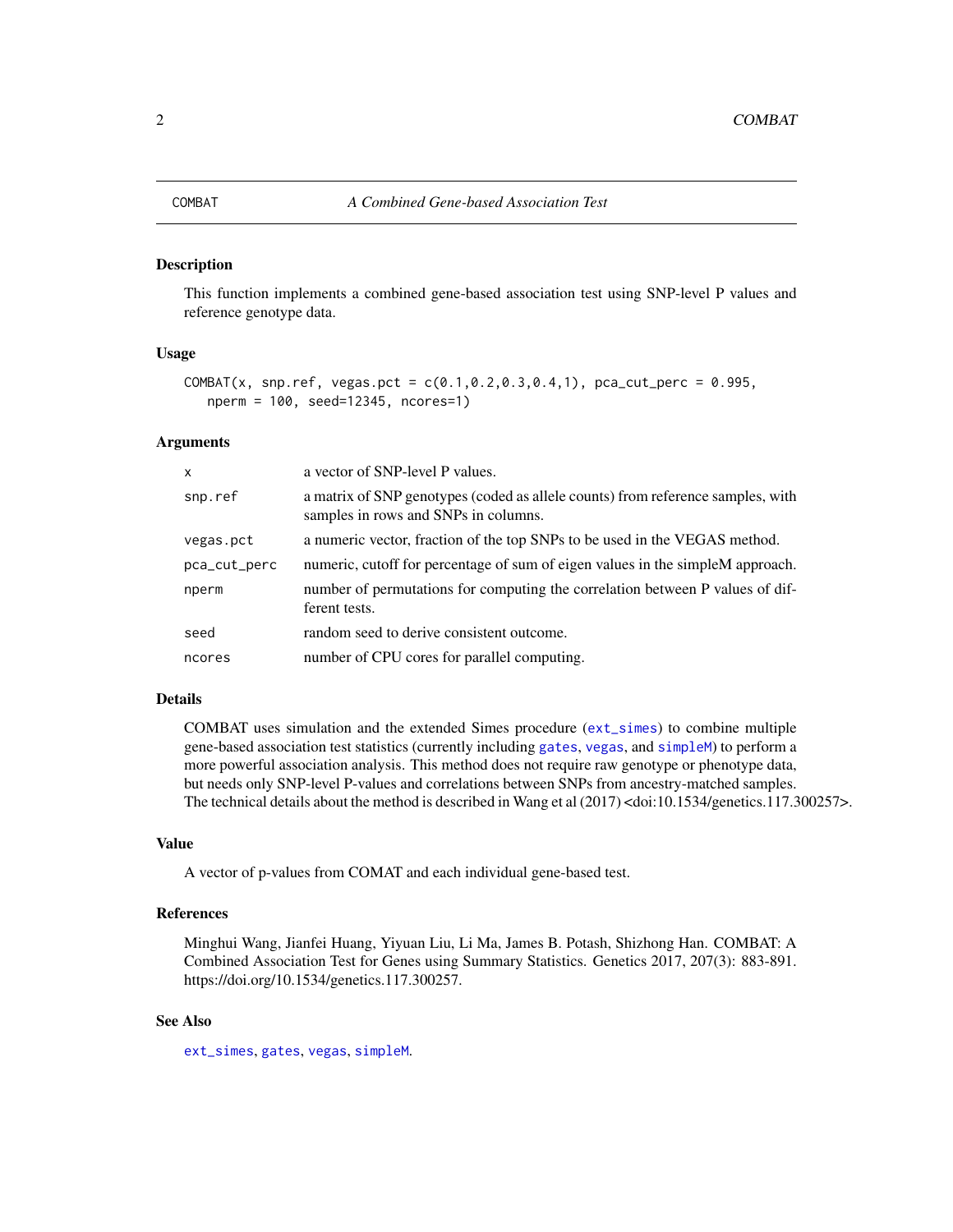#### <span id="page-2-0"></span>ext\_simes 3

#### Examples

```
# read SNP P values
file1 <- paste(path.package("COMBAT"),"extdata","SNP_info.txt.gz",sep="/")
snp.info <- read.table(file1, header = TRUE, as.is=TRUE)
snp.pvals <- as.matrix(snp.info[,2])
# read reference genotype
file2 <- paste(path.package("COMBAT"),"extdata","SNP_ref.txt.gz",sep="/")
snp.ref <- read.table(file2, header = TRUE)
snp.ref <- as.matrix(snp.ref)
#call COMBAT
COMBAT(snp.pvals, snp.ref, nperm=100, ncores=2)
```
#### <span id="page-2-1"></span>ext\_simes *Extended Simes Procedure*

#### Description

Combine a vector of test P values by correction for number of independent tests.

#### Usage

ext\_simes(x, cor\_r)

#### Arguments

| X     | a vector of SNP-level P values. |
|-------|---------------------------------|
| cor r | correlation among P values.     |

#### Value

P value.

#### See Also

[COMBAT](#page-1-1)

#### Examples

# see ?COMBAT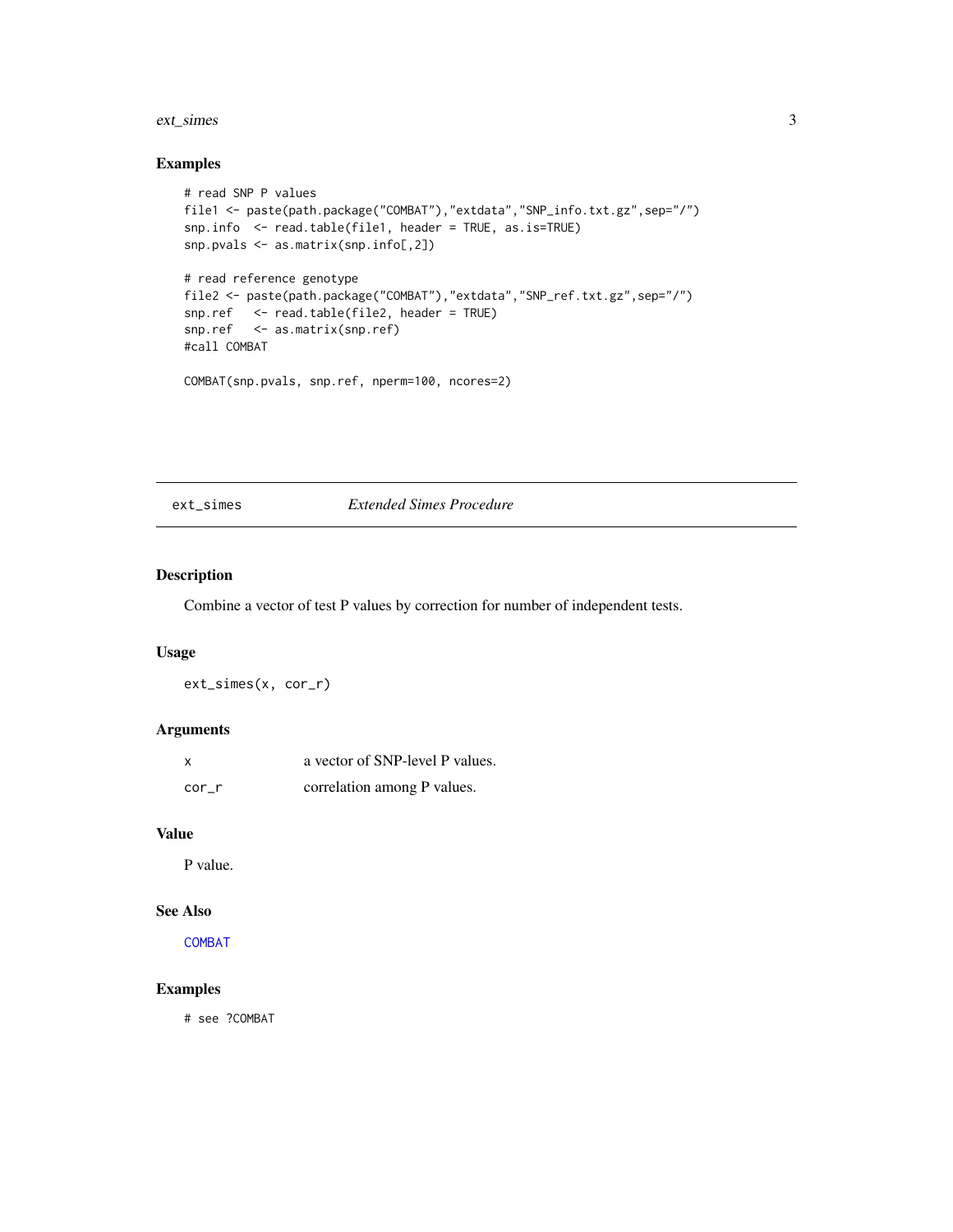<span id="page-3-1"></span><span id="page-3-0"></span>

#### <span id="page-3-2"></span>Description

Several gene-based association tests methods are implemented.

#### Usage

```
gates(x, cor_G)
vegas(x, cor_G, vegas.pct=c(0.1,0.2,0.3,0.4,1), max.simulation=1e6)
simpleM(x, cor_G, pca_cut_perc=0.995)
```
#### Arguments

| x            | a vector of SNP-level P values.                                                                |
|--------------|------------------------------------------------------------------------------------------------|
| cor G        | SNP-SNP correlation matrix.                                                                    |
| vegas.pct    | a numeric vector, specifying the fraction of the top SNPs to be used in the VE-<br>GAS method. |
|              | max.simulation maximum number of simulations to be performed. Must be at least 1e6.            |
| pca_cut_perc | cutoff for percentage of sum of eigen values.                                                  |

#### Details

Function gates implements the GATES method (Li et al 2011, American Journal of Human Genetics 88:283-293), vegas implements VEGAS with different proportion tests (Liu et al 2010, American Journal of Human Genetics 87:139-145), and simpleM is the simpleM method (Gao et al 2008, Genetic Epidemiology 32:361-369).

#### Value

P value(s).

#### See Also

[COMBAT](#page-1-1), [ld.Rsquare](#page-4-1).

#### Examples

```
# read SNP P values
file1 <- paste(path.package("COMBAT"),"extdata","SNP_info.txt.gz",sep="/")
snp.info <- read.table(file1, header = TRUE, as.is=TRUE)
snp.pvals <- as.matrix(snp.info[,2])
# read reference genotype
file2 <- paste(path.package("COMBAT"),"extdata","SNP_ref.txt.gz",sep="/")
snp.ref <- read.table(file2, header = TRUE)
```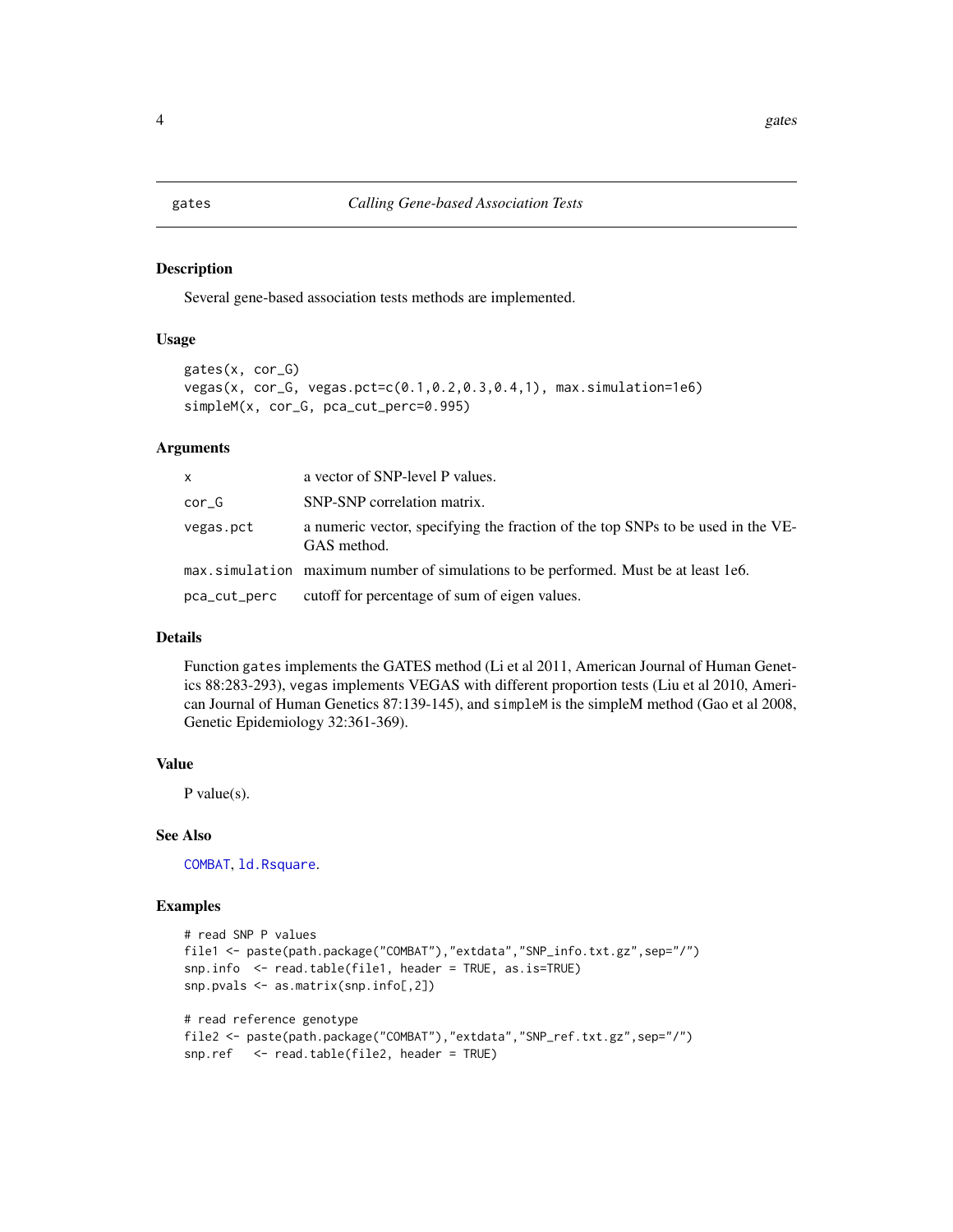## <span id="page-4-0"></span>ld.Rsquare 5

```
snp.ref <- as.matrix(snp.ref)
#compute correlation among SNPs
cor_G <- ld.Rsquare(snp.ref)
#call gates
(pval_gates <- gates(x=snp.pvals, cor_G=cor_G))
#call vegas
(pval_vegas <- vegas(x=snp.pvals, cor_G=cor_G))
#call simpleM
(pval_simpleM <- simpleM(x=snp.pvals, cor_G=cor_G))
```
<span id="page-4-1"></span>ld.Rsquare *Linkage Disequilibrium Estimate as Correlation*

#### Description

Compute linkage disequilibrium among SNPs using correlation coefficients.

#### Usage

ld.Rsquare(x)

#### Arguments

x a matrix of SNP genotypes with samples in the rows.

#### Value

A positive definite correlation matrix.

### See Also

[gates](#page-3-1), [vegas](#page-3-2), [simpleM](#page-3-2).